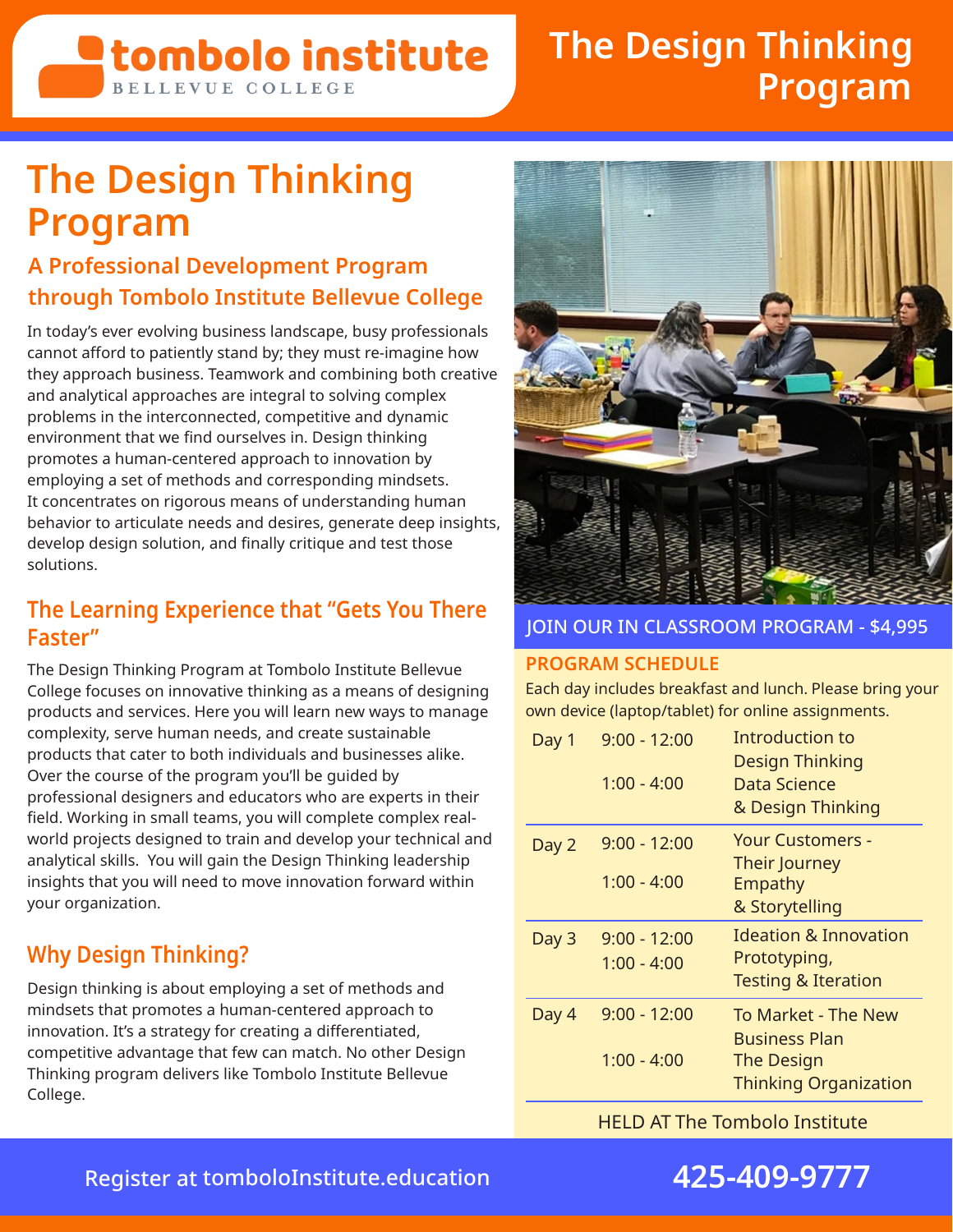## stombolo institute **BELLEVUE COLLEGE**

# **Program Summary**

The Design Thinking Program meets the same high academic standards of Bellevue graduate programs, with a challenging interdisciplinary curriculum designed to prepare you to analyze, create and deliver unique customer experiences. Roll up your sleeves to solve real-world challenges and use innovative practices developed by top companies.

#### **Introduction to Design Thinking**

- Discover the elements that comprise an effective Design Thinking approach.
- Identify methodology and tools for your own organization.
- Learn best practices and review real-world case studies.

#### **Your Customers - Their Journey**

- Create personas that employees can relate to, on a human scale.
- Develop journeys and interviewing techniques to uncover details.
- Break down mental models and barriers to discover opportunities.

- Collaborate to recognize what creates value for your customers.
- $\cdot$  Maximize team creativity using brainstorming techniques and tools.
- $\cdot$  Promote critical thinking .

## **Module 1 Module 2**

### **Data Science & Design Thinking**

- Learn techniques to collect and visualize data.
- Develop a single truth and company-wide view about customers.
- Use data to drive actionable insights.

## **Module 3 Module 4**

### **Empathy & Storytelling**

- Understand the role of employees in a successful Design Thinking organization.
- Identify critical customer interactions and emotions across multi-channels.
- Create insightful stories that empower employees to advocate and take action.

## **Module 5 Module 6**

### **Ideation & Innovation Prototyping, Testing & Iteration**

- Reframe solutions based on the emotional needs of your customers.
- Improve your interviewing and observing skills.
- Learn rapid prototyping and iterative design techniques.

## Register at [tomboloInstitute.education](http://tomboloInstitute.education) **425-409-9777**